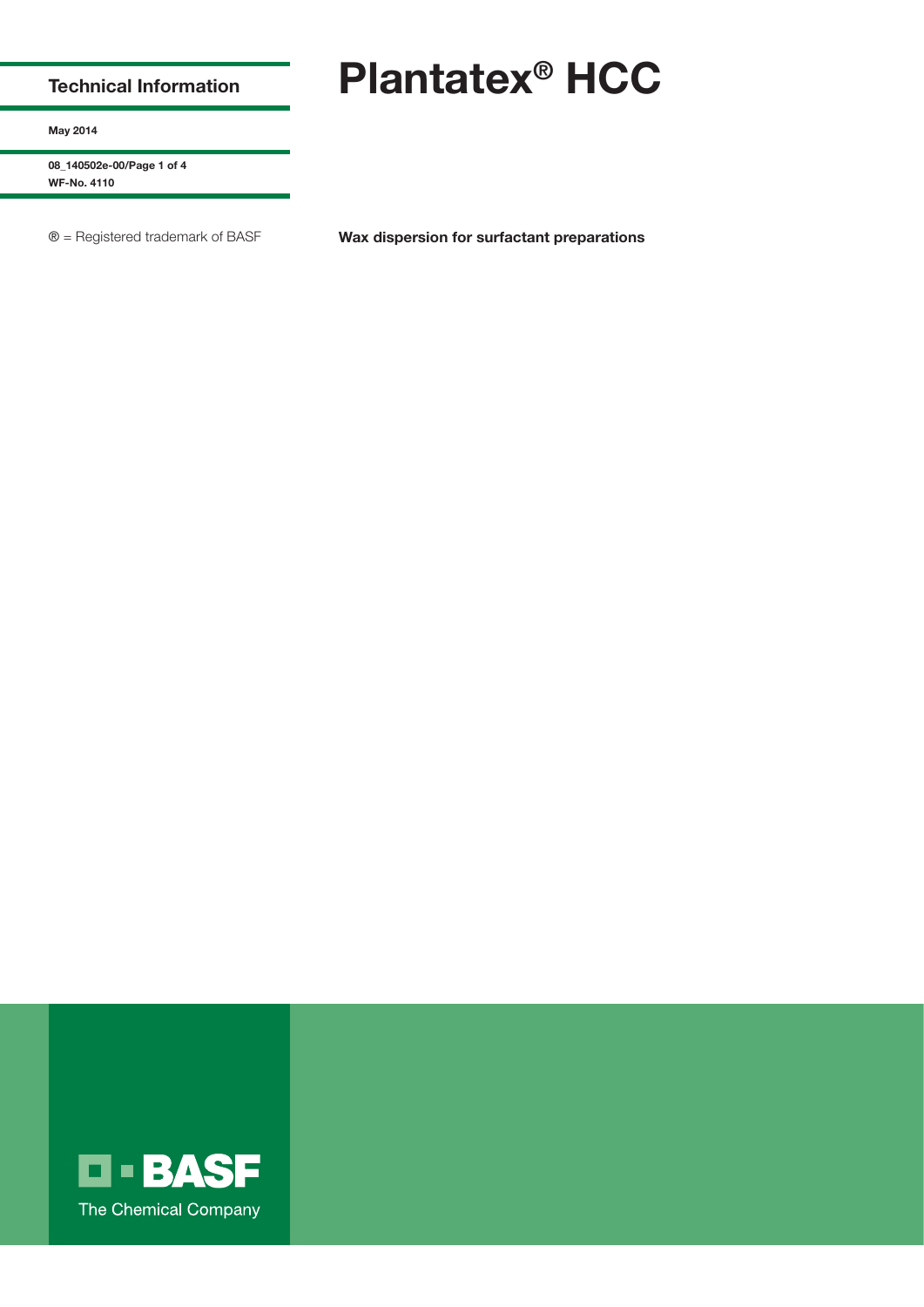### **PRD-No.\*** 30532522

**Chemical character** Dispersion of opacifying waxes with surfactants.

\* BASF's commercial product numbers.

**Properties** Plantatex<sup>®</sup> HCC is a white, dispersion liquid at room temperature and tends to form sediment in the coldness.

| <b>Plantatex<sup>®</sup> HCC</b>                                                                      | Unit              | <b>Value</b>      |
|-------------------------------------------------------------------------------------------------------|-------------------|-------------------|
| Physical form<br>(23 °C)                                                                              |                   | liquid            |
| Dry residue<br>(ISO 1625)                                                                             | %                 | approx. $36 - 42$ |
| Water content<br>(EN 13267)                                                                           | %                 | approx. $58 - 64$ |
| pH value<br>(EN 1262, solution B)                                                                     |                   | approx. 4         |
| Density<br>(DIN 51757, 20 °C)                                                                         | g/cm <sup>3</sup> | approx. 1.04      |
| Pour Point<br>(ISO 51586)                                                                             | $^{\circ}C$       | approx. $-5$      |
| Surface tension<br>(EN 14370, 1 g/l in distilled water, 23 °C)*                                       | mN/m              | approx. 30        |
| Wetting<br>(EN 1772, distilled water, 23 °C,<br>2 g Soda ash/l)                                       |                   |                   |
| $0.5$ g/l                                                                                             | S                 | >300              |
| 1.0 $g/l$                                                                                             | S                 | >300              |
| $2.0$ g/l                                                                                             | S                 | >300              |
| Foam volume<br>(EN 12728, pg. 1, 40 °C, 2 g/l water at<br>hardness of 1.8 mmol Ca-ions/l, after 30 s) | $\text{cm}^3$     | approx. 90        |

*\* Applying Harkins-Jordan correction.*

The above information is correct at the time of going to press. It does not necessarily form part of the product specification. A detailed product specification is available from your local BASF representative.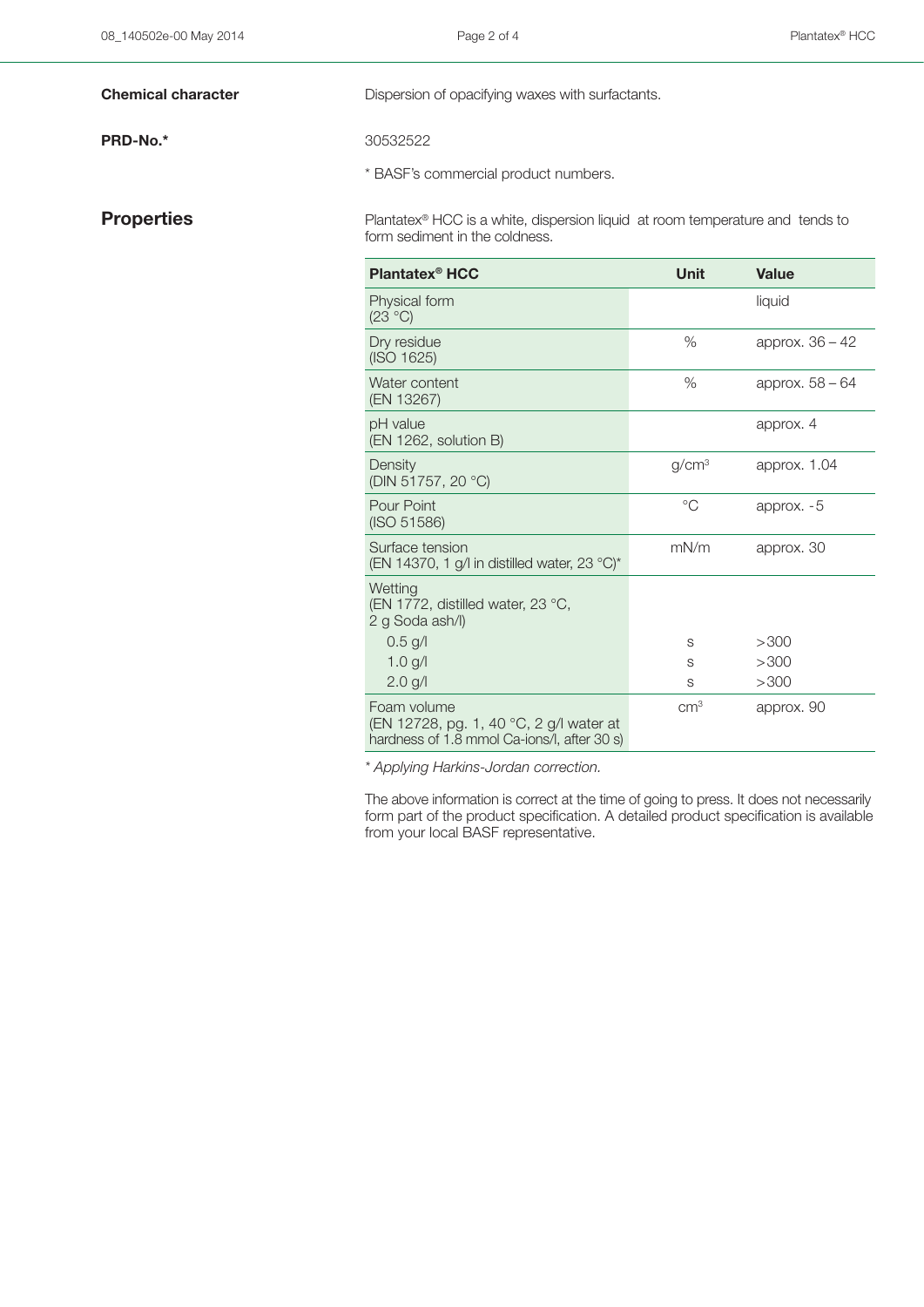| Plantatex <sup>®</sup> HCC                        |  |
|---------------------------------------------------|--|
| Distilled water                                   |  |
| Potable water (2.7 mmol Ca <sup>2+</sup> -lons/l) |  |
| Caustic soda (5%)                                 |  |
| Hydrochloric acid (5%)                            |  |
| Salt solution (5%)                                |  |
| Solvent naphtha                                   |  |
| Ethanol, Isopropanol                              |  |
| Aromatic hydrocarbons                             |  |

*+ = clear solution*

*± = sparingly soluble (insoluble sediment)*

*– = insoluble (phase separation)*

*= forms an opaque soluble, homogeneous emulsion*

**Viscosity Viscosity The relationship between viscosity and temperature is always an important point** to consider when Plantatex® HCC is stored or shipped. This table shows the connection (Brookfield LVT):

| Temperature (°C) | Viscosity (mPa·s) |
|------------------|-------------------|
| 0                | >100000           |
| 10               | >100000           |
| 20               | 1200              |
| 23               | 1000              |
| 30               | 700               |
| 40               | 50000             |
| 50               | >100000           |
| 60               | 35000             |

We would recommend the preparation of 10 – 25% stock solutions of Plantatex® HCC if it is to be used in the form of very dilute solutions, or if it is to be added to other solutions. This makes it very much easier to dilute it later on.

## **Viscosity of Plantatex® HCC after addition of (23 °C, Brookfield LVT):**

| Water addition (%) | Viscosity (mPa·s) |
|--------------------|-------------------|
| $+10$              | 700               |
| $+20$              | 450               |
| $+30$              | 300               |
| $+40$              | 200               |
| $+50$              | 150               |
| $+60$              | 100               |
| $+70$              | 50                |